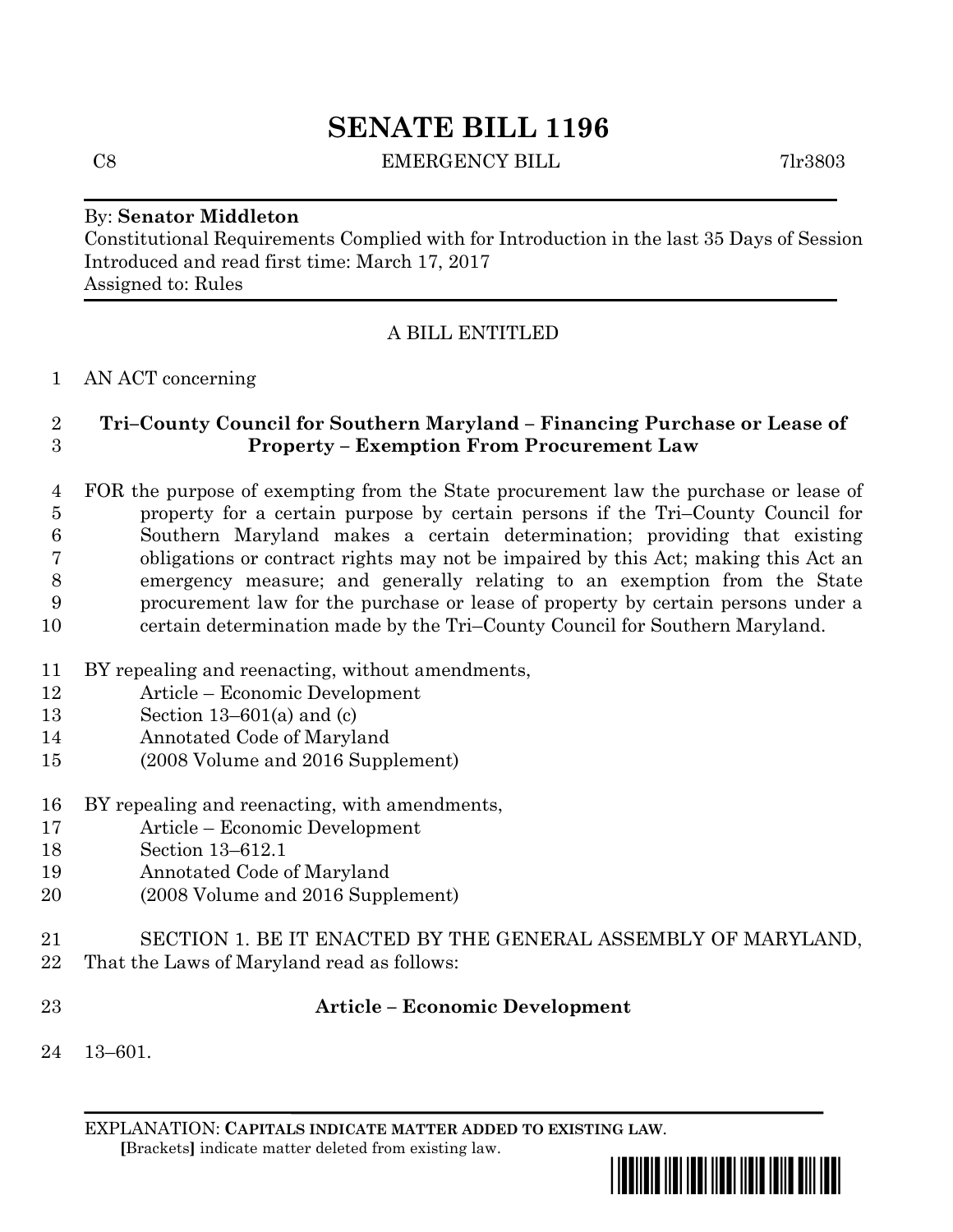|                    | $\overline{2}$            | <b>SENATE BILL 1196</b>                                                                                                                                                                                             |
|--------------------|---------------------------|---------------------------------------------------------------------------------------------------------------------------------------------------------------------------------------------------------------------|
| $\mathbf{1}$       | (a)                       | In this subtitle the following words have the meanings indicated.                                                                                                                                                   |
| $\overline{2}$     | $\left( \text{c} \right)$ | "Council" means the Tri-County Council for Southern Maryland.                                                                                                                                                       |
| $\boldsymbol{3}$   | $13 - 612.1.$             |                                                                                                                                                                                                                     |
| 4<br>5<br>6        | (a)                       | Subject to subsections (b) and (c) of this section, in order to accomplish the<br>purposes of this subtitle, the Council may use any money available to it to finance the<br>purchase or lease of property only by: |
| 7                  |                           | (1)<br>one or more of the following Southern Maryland counties:                                                                                                                                                     |
| 8                  |                           | Anne Arundel County;<br>(i)                                                                                                                                                                                         |
| 9                  |                           | Calvert County;<br>(ii)                                                                                                                                                                                             |
| 10                 |                           | Charles County;<br>(iii)                                                                                                                                                                                            |
| 11                 |                           | Prince George's County; and<br>(iv)                                                                                                                                                                                 |
| 12                 |                           | St. Mary's County;<br>(v)                                                                                                                                                                                           |
| 13                 |                           | (2)<br>the Maryland Food Center Authority; or                                                                                                                                                                       |
| 14<br>15           |                           | (3)<br>another entity, as determined by the Council, that is authorized to<br>finance or purchase property.                                                                                                         |
| 16<br>17<br>18     | (b)                       | If the Council determines that money should be used to finance the purchase<br>or lease of property under subsection (a) of this section, the Council, in accordance with<br>State procurement law,] shall:         |
| 19                 |                           | (1)<br>prepare and issue a request for proposals;                                                                                                                                                                   |
| <b>20</b>          |                           | evaluate responses to the request; and<br>(2)                                                                                                                                                                       |
| 21                 |                           | (3)<br>select an entity to purchase or lease property.                                                                                                                                                              |
| 22<br>23           | $\left( \text{c}\right)$  | Except as provided in paragraph (2) of this subsection, the Council may<br>(1)<br>not own or lease property.                                                                                                        |
| 24                 |                           | (2)<br>The Council may lease office space for its own use.                                                                                                                                                          |
| 25<br>26<br>$27\,$ | (D)<br>THIS SECTION.      | NOTWITHSTANDING ANY OTHER LAW, STATE PROCUREMENT LAW DOES<br>NOT APPLY TO THE PURCHASE OR LEASE OF PROPERTY UNDER SUBSECTION (B) OF                                                                                 |